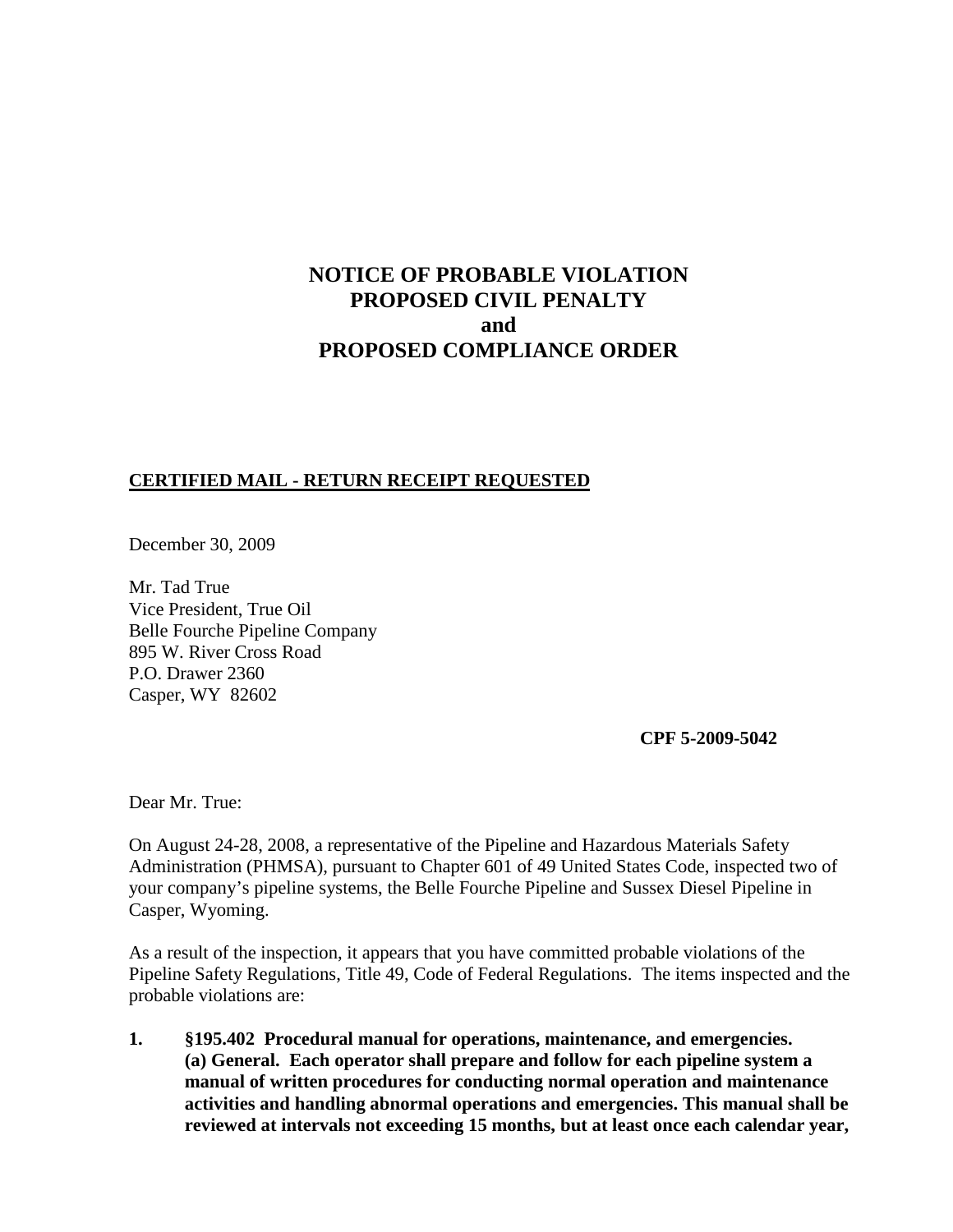**and appropriate changes made as necessary to insure that the manual is effective. This manual shall be prepared before initial operations of a pipeline system commence, and appropriate parts shall be kept at locations where operations and maintenance activities are conducted.** 

BFPL records as well as conversations with BFPL personnel showed that the company had not reviewed or revised its O&M Manual from 2005 to 2008. An operator is required to perform those reviews and make appropriate changes once each calendar year, but at intervals not exceeding 15 months.

**2. §195.402 Procedural manual for operation, maintenance, and emergencies. (a) General. Each operator shall prepare and follow for each pipeline system a manual of written procedures for conducting normal operations and maintenance activities and handling abnormal operations and emergencies. This manual shall be reviewed at intervals not exceeding 15 months, but at least once each calendar year, and appropriate changes made as necessary to insure that the manual is effective. This manual shall be prepared before initial operations of a pipeline commence, and appropriate parts shall be kept at locations where operations and maintenance activities are conducted.**

**(c) Maintenance and Normal Operations. The manual required by paragraph (a) of this section must include procedures for the following to provide safety during maintenance and normal operations:**

**(12) Establishing and maintaining liaison with fire, police, and other appropriate public officials to learn the responsibility and resources of each government organization that may respond to a hazardous liquid or carbon dioxide pipeline emergency and acquaint the officials with the operator's ability in responding to a hazardous liquid or carbon dioxide pipeline emergency and means of communication.**

BFPL had not established and maintained liaison with fire, police or other appropriate public officials along its pipeline system in Wyoming. BFPL's Public Awareness Program stated that the company would compile data (names, addresses, phone numbers, etc.) pertaining to local fire, police, and other emergency and public officials that could be involved with a response to a hazardous liquid pipeline emergency involving a BFPL pipeline. However, BFPL had no documentation showing that the company had collected such data or performed the required liaison activities. BFPL was issued a warning for a similar citation in CPF 5-2007-5002.

**3. §195.402 Procedural manual for operations, maintenance, and emergencies. (a) General. Each operator shall prepare and follow for each pipeline system a manual of written procedures for conducting normal operations and maintenance activities and handling abnormal operations and emergencies. This manual shall be reviewed at intervals not exceeding 15 months, but at least once each calendar year, and appropriate changes made as necessary to insure that the manual is effective. This manual shall be prepared before initial operations of a pipeline commence, and appropriate parts shall be kept at locations where operations and maintenance activities are conducted.**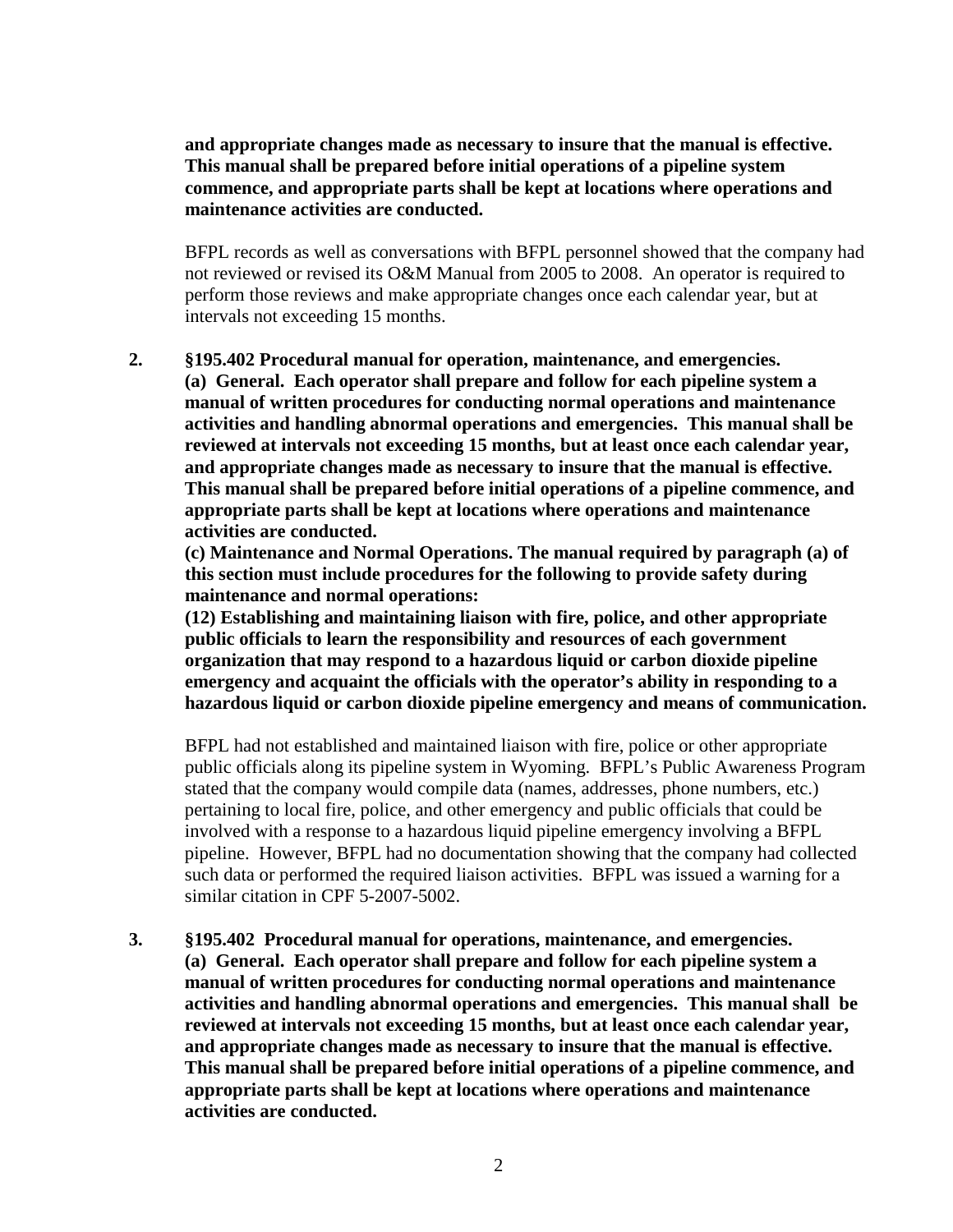**(c) Maintenance and normal operations. The manual required by paragraph (a) of this section must include procedures for the following to provide safety during maintenance and normal operations:**

**(13) Periodically reviewing the work done by operator to determine the effectiveness of the procedures used in normal operation and maintenance and taking corrective action where deficiencies are found.**

BFPL had not been periodically reviewing the work completed by its personnel to determine the effectiveness of their Pipeline Operations and Maintenance Manual (O&M Manual). BFPL had a procedure for performing such reviews in Section 3.8 of the "Organization and Responsibilities" section of the BFPL O&M Manual. Nonetheless, the company had no record of those reviews at the time of the inspection. Section 195.404 requires that an operator maintain a record of each inspection and test required by subpart F of Part 195 for at least 2 years or until the next inspection or test is performed, whichever is longer. The absence of any records is a violation of the pipeline safety regulations and BFPL's own procedures. It also indicates that the required inspections did not occur, which is consistent with statements made by the company's operating personnel at the time of the inspection.

## **4. §195.404 Maps and Records.**

# **(b) Each operator shall maintain for at least 3 years daily operating records that indicate-**

### **(1) The discharge pressure at each pump station;**

BFPL did not have a pressure recording device at the Guernsey Pump Station and the company did not maintain any pressure discharge records for that facility. Each operator is required to maintain at least 3 years' worth of records documenting the daily discharge pressures at each pump station.

## **5. §195.404 Maps and Records.**

**(c) Each operator shall maintain the following records for the periods specified; (3) A record of each inspection and test required by this subpart shall be maintained for at least 2 years or until the next inspection or test is performed, whichever is longer.**

BFPL's tank data sheets showed that the Sussex breakout tank received an API Standard 653 out-of-service internal inspection in 2001. However, an inspection report was not in BFPL's files or otherwise available for review at the time of the inspection. The operator is required to keep a complete record of inspections per Section 6 of API 653 until the next inspection of its type is performed.

#### **6. §195.406 Maximum operating pressure.**

**(b) No operator may permit the pressure in a pipeline during surges or other variations from normal operations to exceed 110 percent of the operating pressure limit established under paragraph (a) of this section. Each operator must provide adequate controls and protective equipment to control the pressure within this limit.**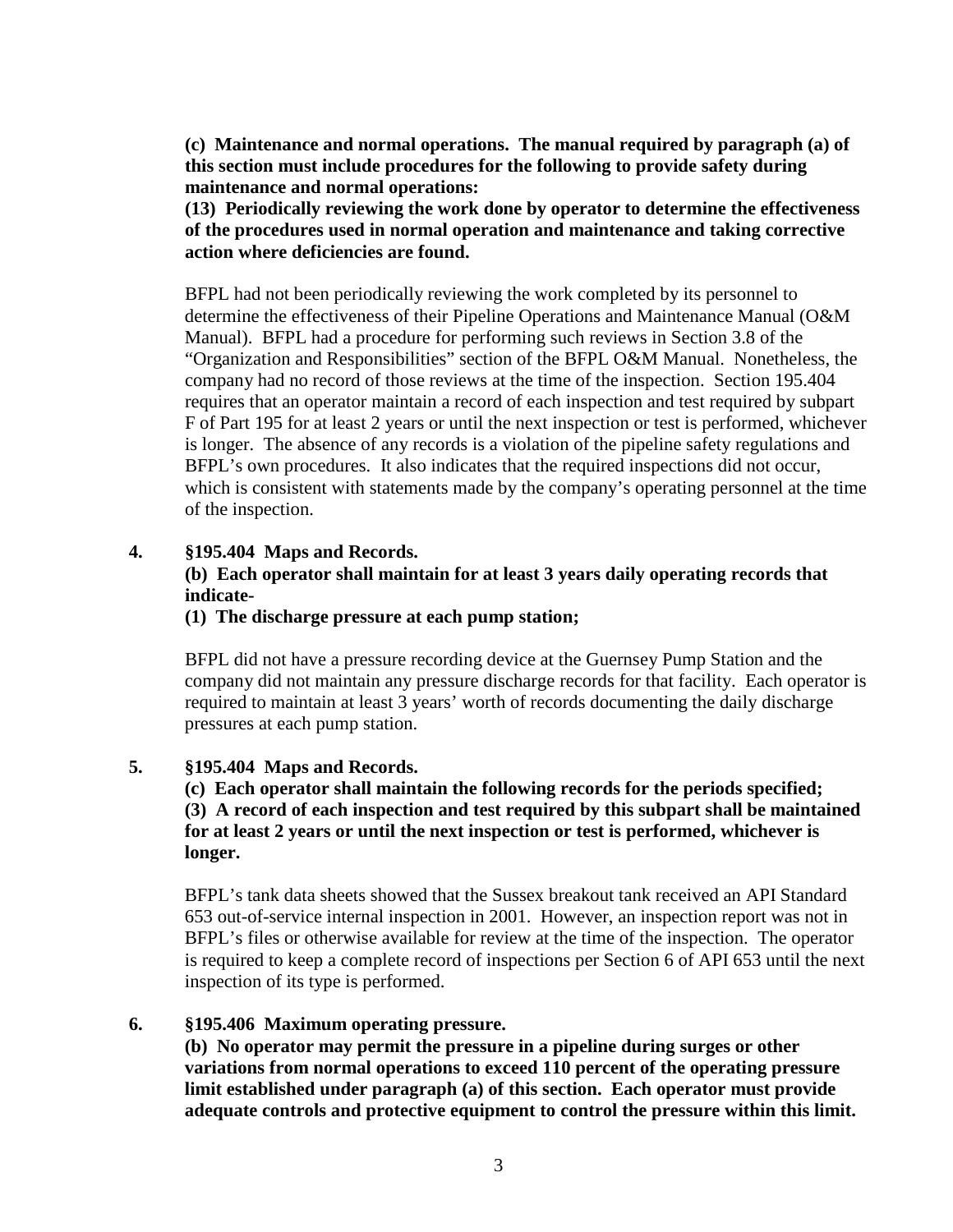BFPL had no safety device(s) installed at the Guernsey Pump Station to prevent overpressuring of the pumping equipment and piping installed at that facility or of the pipeline located downstream from that station. Each pipeline operator must provide adequate controls and protective equipment to control the pressure within the maximum operating pressure (MOP) during normal operations and 110% of MOP during abnormal operations.

# **7. §195.412 Inspection of rights-of-way and crossings under navigable waters.**

**(a) Each operator shall, at intervals not exceeding 3 weeks, but at least 26 times each calendar year, inspect the surface conditions on or adjacent to each pipeline right-ofway. Methods of inspection include walking, driving, flying or other appropriate mean of traversing the right-of-way.**

BFPL did not inspect its pipeline right-of-way at the appropriate time intervals for the Montana portion of the Bicentennial Line. The evidence shows that the required interval was exceeded between March 24 and April 21, 2008, and between June 4 and July 5, 2008. BFPL had records of over-flights occurring between these dates, but those records indicate that the Montana portion of the Bicentennial line was not over-flown. In addition, the recordkeeping process for right-of-way inspections made it difficult for BFPL to keep track of inspection intervals for the various segments of its pipeline system, thereby increasing the probability that a right-of-way inspection could be missed. An operator is required to patrol all of their pipelines at an interval not exceeding 3 weeks but at least 26 times per year and to maintain a record of those patrols.

## **8. §195.420 Valve maintenance.**

# **(b) Each operator shall, at intervals not exceeding 7 1/2 months, but at least twice each calendar year, inspect each mainline valve to determine that it is functioning properly.**

BFPL failed to inspect numerous mainline valves at the required frequency from 2006 to 2007. BFPL records confirm the following 25 mainline valves were not inspected twice during the 2006 calendar year:

| Area          | <b>Valve Designation</b> | Area                   | <b>Valve Designation</b> |
|---------------|--------------------------|------------------------|--------------------------|
| Shilight/Kaye | 010-011                  | Donkey Creek           | 010-002                  |
| Shilight/Kaye | 015-005                  | Donkey Creek           | 010-003                  |
| Shilight/Kaye | 015-004                  | Donkey Creek           | 010-001                  |
| Shilight/Kaye | 015-005                  | Donkey Creek           | 010-101                  |
| Shilight/Kaye | 015-002                  | <b>Sussex Products</b> | 069-0001                 |
| Shilight/Kaye | Poison Draw 6" Tie In    | <b>Sussex Products</b> | $069 - 0006(6")$         |
| Shilight/Kaye | Poison Draw Line 8"      | <b>Sussex Products</b> | $069-0006(4")$           |
| Shilight/Kaye | 010-0056                 | <b>Sussex Products</b> | $069-0007(6")$           |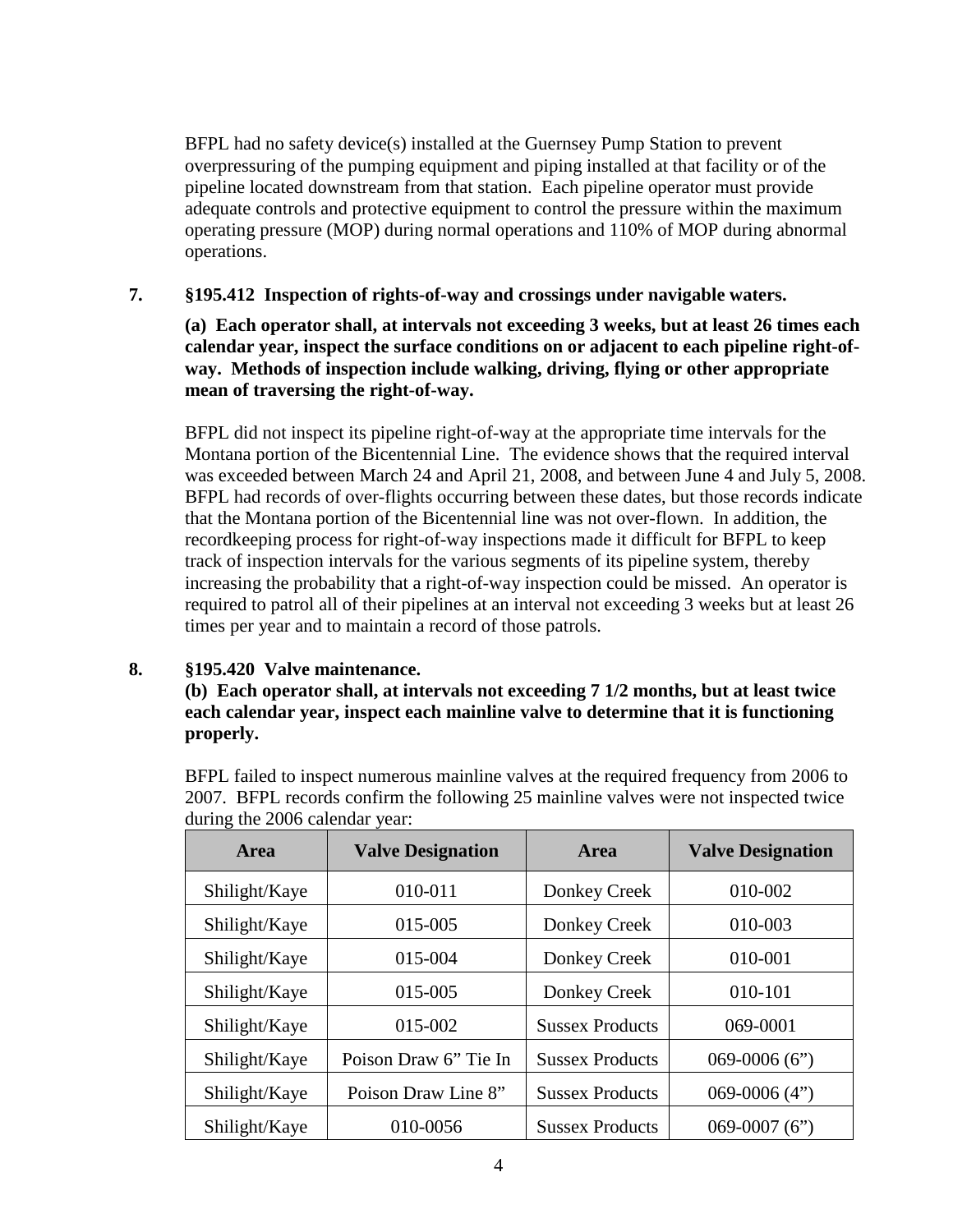| Shilight/Kaye | 101-006 | <b>Sussex Products</b> | 069-0007 $(4")$ |
|---------------|---------|------------------------|-----------------|
| Shilight/Kaye | 015-001 | <b>Sussex Products</b> | 069-0008        |
| Shilight/Kaye | 015-011 |                        |                 |
| Shilight/Kaye | 015-012 |                        |                 |
| Shilight/Kaye | 101-008 |                        |                 |
| Shilight/Kaye | 101-009 |                        |                 |
| Shilight/Kaye | 010-010 |                        |                 |

In addition, BFPL records show that inspections for the following 22 mainline valves exceeded the 7 ½ month maximum inspection interval:

| <b>Valve Designation</b> | <b>Period</b>                      | Days in excess<br>of $7\frac{1}{2}$ months |
|--------------------------|------------------------------------|--------------------------------------------|
| 010-001                  | June 1, 2006 to January 14, 2007   | $\overline{2}$                             |
| 010-101                  | June 1, 2006 to January 14, 2007   | $\overline{2}$                             |
| 015-002                  | June 7, 2006 to January 25, 2007   | 7                                          |
| 6" Tie In                | June 7, 2006 to January 25, 2007   | 7                                          |
| 8" Poison Draw Line      | June 7, 2006 to January 25, 2007   | 7                                          |
| 010-005                  | June 7, 2006 to January 25, 2007   | 7                                          |
| 010-006                  | June 7, 2006 to January 25, 2007   | 7                                          |
| 015-001                  | June 8, 2006 to January 25, 2007   | 6                                          |
| 010-008                  | May 23, 2006 to January 22, 2007   | 19                                         |
| 010-009                  | May 23, 2006 to January 22, 2007   | 19                                         |
| 010-010                  | May 23, 2006 to January 22, 2007   | 19                                         |
| 069-0001                 | April 20, 2006 to January 11, 2007 | 41                                         |
| 069-0003                 | October 8, 2006 to July 13, 2007   | 53                                         |
| <b>Incoming Trap</b>     | October 8, 2006 to July 13, 2007   | 53                                         |
| 069-0004                 | March 2, 2006 to December 17, 2006 | 65                                         |
| <b>Outgoing Launcher</b> | March 2, 2006 to December 17, 2006 | 65                                         |
| 069-0005                 | March 2, 2006 to December 17, 2006 | 65                                         |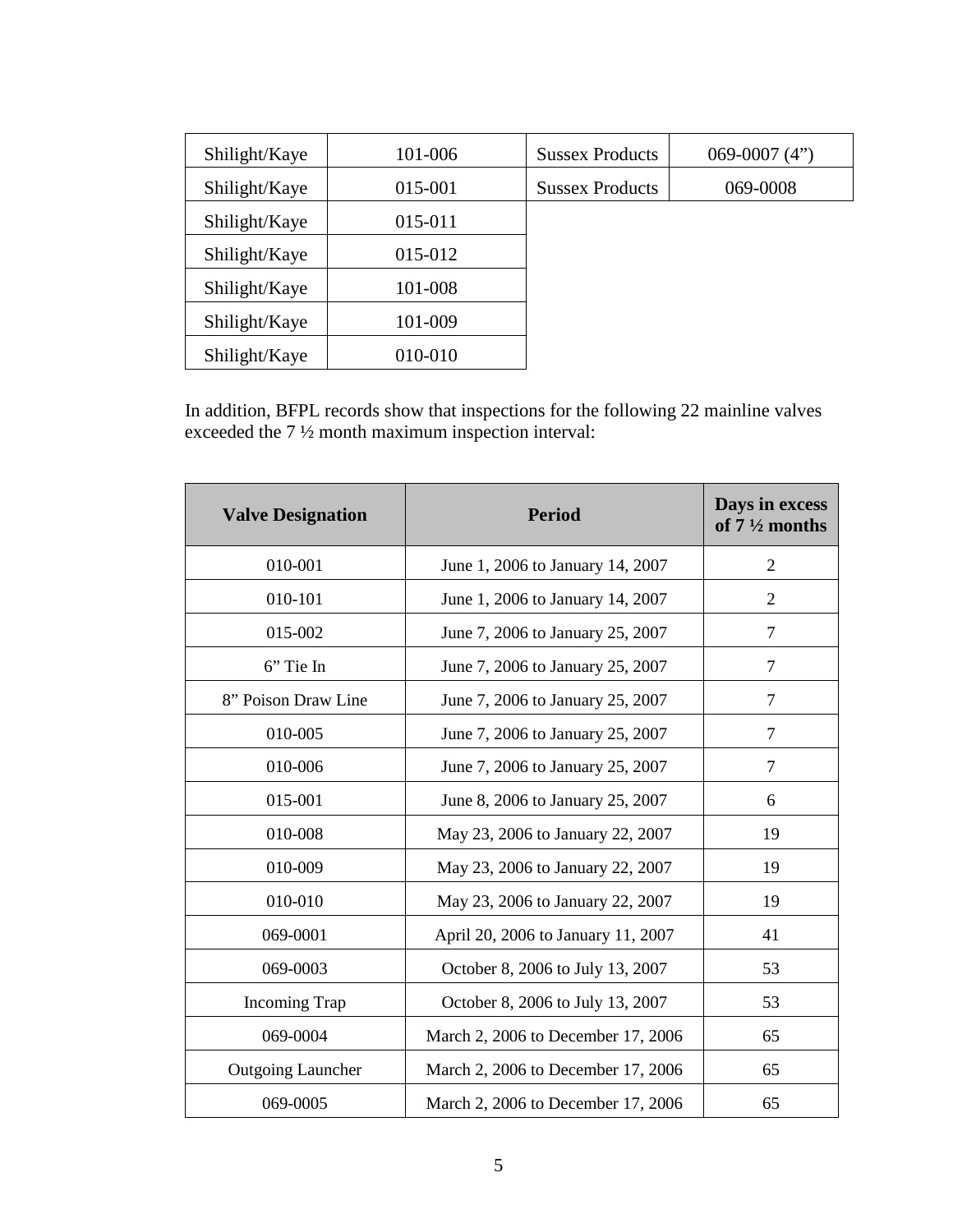| 069-0007                      | April 10, 2006 to January 9, 2007 | 49 |
|-------------------------------|-----------------------------------|----|
| <b>Iberline Incoming Trap</b> | April 10, 2006 to January 9, 2007 | 49 |
| 069-0007                      | April 10, 2006 to January 9, 2007 | 49 |
| Iberline Outgoing Launcher    | April 10, 2006 to January 9, 2007 | 49 |
| 069-0008                      | April 10, 2006 to January 4, 2007 | 44 |

Each operator must inspect each mainline valve at least twice each calendar year at intervals not exceeding 7 ½ months and maintain records of such inspections for at least 2 years.

**9. §195.428 Overpressure safety devices and overfill protection systems. (a) Except as provided in paragraph (b) of this section, each operator shall, at intervals not exceeding 15 months, but at least once each calendar year, or in the case of pipelines used to carry highly volatile liquids, at intervals not to exceed 7 ½ months, but at least twice each calendar year, inspect and test each pressure limiting device, relief valve, pressure regulator, or other item of pressure control equipment to determine that it is functioning properly, is in good mechanical condition, and is adequate from the standpoint of capacity and reliability of operation for the service in which it is used.** 

BFPL records established that a number of its pressure limiting devices were not inspected and tested at the required frequency between the years 2006 to 2008. An operator is required to inspect and test each item of pressure control equipment once each calendar year not to exceed 15 months.

- Donkey Creek and Hwy 450 stations pressure controls were not tested and inspected in the 2007 calendar year. Additionally, BFPL exceeded the 15-month interval for testing and inspecting pressure controls at these stations by 68 and 98 days, respectively.
- Seiler station pressure controls exceeded the 15-month interval for testing and inspecting in the 2007 calendar year by 120 days.
- At the time of this inspection, BFPL had not yet tested and inspected Sussex pump station and Guernsey terminal for the 2008 calendar year, resulting in BFPL exceeding the 15-month interval by a minimum of 145 and 105 days, respectively.
- **10. §195.428 Overpressure safety devices and overfill protection systems (a) Except as provided in paragraph (b) of this section, each operator shall, at intervals not exceeding 15 months, but at least once each calendar year, or in the case of pipelines used to carry highly volatile liquids, at intervals not to exceed 7 ½ months, but at least twice each calendar year, inspect and test each pressure limiting device, relief valve, pressure regulator, or other item of pressure control equipment to determine that it is functioning properly, is in good mechanical condition, and is adequate from the standpoint of capacity and reliability of operation for the service in which it is used.**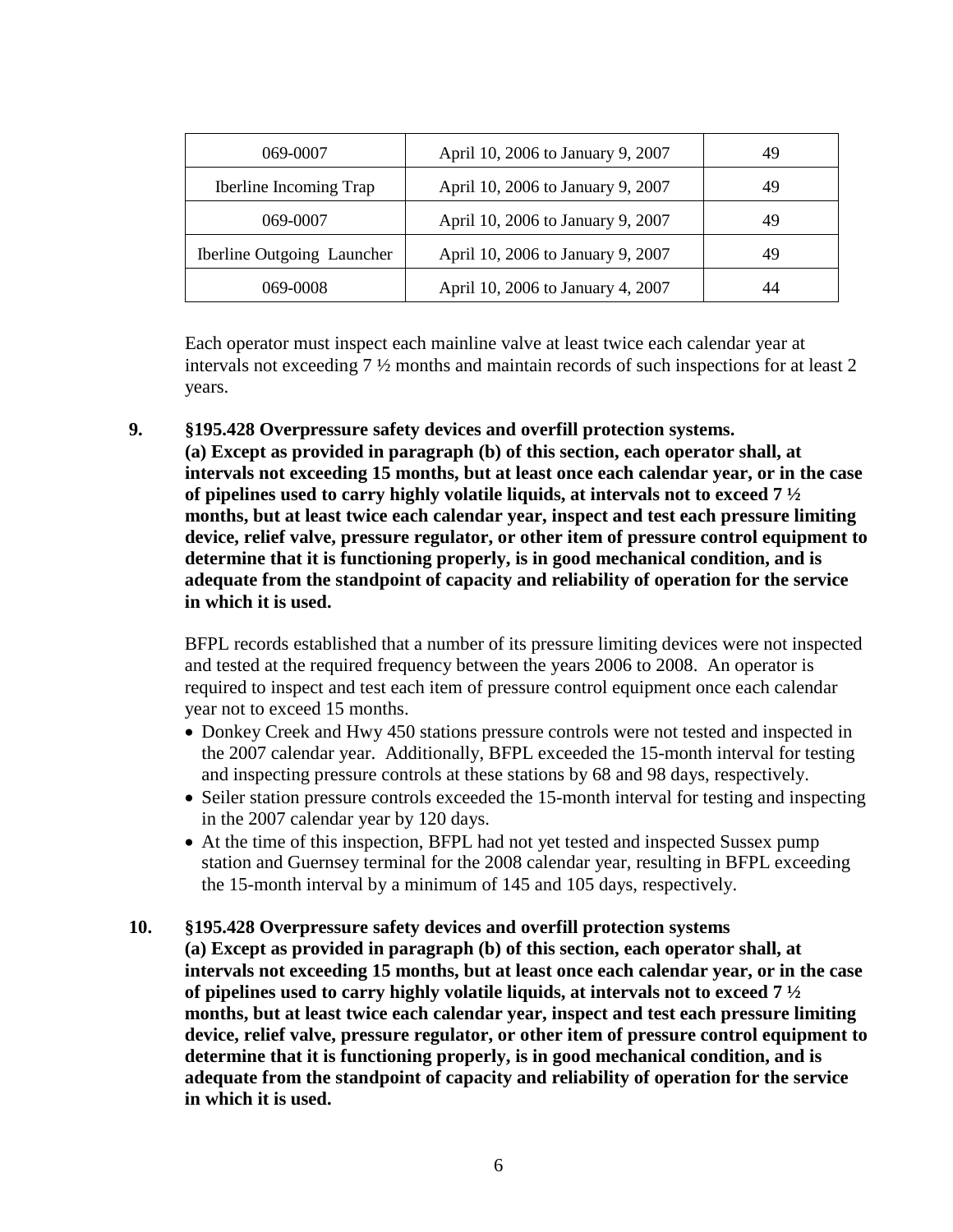# **(d) After October 2, 2000, the requirements of paragraphs (a) and (b) of this section for inspection and testing of pressure control equipment apply to the inspection and testing of overfill protection systems.**

Conversations with BFPL personnel confirmed that the high-level alarms on the following three breakout tanks associated with the Sussex Diesel Line had never been tested at the prescribed intervals

- Sussex Pump Station Breakout Tank
- Davis Station (Tank 74) Breakout Tank
- Hawk Point Terminal Breakout Tank

Each operator must inspect and test overfill protection system on each breakout tank at least once each calendar year at intervals not to exceed 15 months, and maintain records of those inspections and tests for at least two years.

#### **11. §195.432 Inspection of in-service breakout tanks.**

**(a) Except for breakout tanks inspected under paragraphs (b) and (c) of this section, each operator shall, at intervals not exceeding 15 months, but at least each calendar year, inspect each in-service breakout tank.**

**(b) Each operator shall inspect the physical integrity of in-service atmospheric and low pressure steel aboveground breakout tanks according to section 4 of API Standard 653. However, if structural conditions prevent access to the tank bottom, the bottom integrity may be assessed according to a plan included in the operations and maintenance manual under §195.402(c)(3).**

BFPL's tank data sheets verified that BFPL had never performed an External Tank Inspection on the Sussex Breakout Tank. Because it appears this tank received an internal inspection in 2001 this tank should have received an external inspection no later than 2006, as well as the 5-year interval prescribed in API 653 Section 6.3.2.

## **12. §195.436 Security of facilities.**

# **Each operator shall provide protection for each pumping station and breakout tank area and other exposed facility (such as scraper traps) from vandalism and unauthorized entry.**

BFPL had no security fencing installed around the Donkey Creek Pump Station. Also 4.5 to 5 foot high security fencing around the Sussex Pump Station and Sussex Breakout Tank was only made of 4 foot high 6 inch grid woven steel wire with 2 strands of barbed wire above it. This type of fence will keep livestock out of the facility but it is not adequate to prevent vandalism and unauthorized entry to the facility.

# **13. §195.577 What must I do to alleviate interference currents? (a) For pipelines exposed to stray currents, you must have a program to identify, test for, and minimize the detrimental effects of such currents.**

BFPL's cathodic protection monitoring records for the 12" Donkey Creek Pipeline in the area in and around Guernsey station and Ft Laramie station for the 2006 calendar year showed several test stations with high off levels. High off levels indicate that cathodic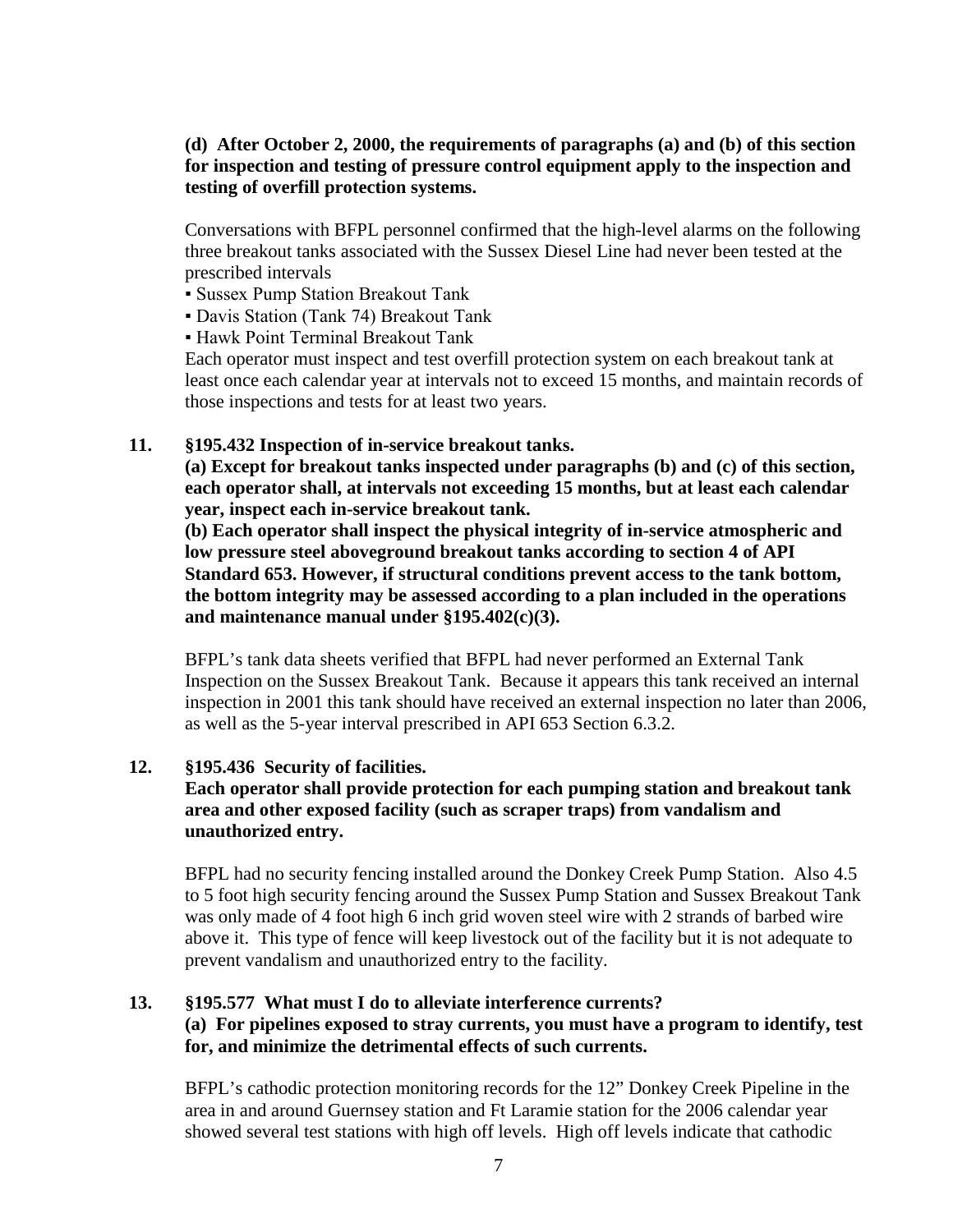protection interference currents may be adversely affecting a pipeline. Nonetheless, at the time of the inspection, BFPL had not taken the appropriate steps to perform an interference study to determine if there were interference currents on their pipeline or to mitigate any of the interference currents that might exist. The Pipeline Safety Regulations require an operator to identify, test for, and minimize the detrimental effects of stray currents.

# **14. §195.579 What must I do to mitigate internal corrosion?**

**(a) General. If you transport any hazardous liquid or carbon dioxide that would corrode the pipeline, you must investigate the corrosive effect of the hazardous liquid or carbon dioxide on the pipeline and take adequate steps to mitigate internal corrosion.**

Since 2006, BFPL has experienced at least three leaks due to internal corrosion, a condition that may be the result of the corrosive effects of the crude oil that is being shipped through its pipeline system. The Pipeline Safety Regulations require an operator who transports a hazardous liquid that could corrode a pipe to investigate and take adequate steps to mitigate that condition. Nonetheless, at the time of the inspection, BFPL had not conducted such an investigation or taken any steps to mitigate that condition.

## Proposed Civil Penalty

Under 49 United States Code, § 60122, you are subject to a civil penalty not to exceed \$100,000 for each violation for each day the violation persists up to a maximum of \$1,000,000 for any related series of violations. The Compliance Officer has reviewed the circumstances and supporting documentation involved in the above probable violations and has recommended that you be preliminarily assessed a civil penalty of \$221,200 as follows:

| Item Number | <b>PENALTY</b> |
|-------------|----------------|
|             | \$37,100       |
| 5           | \$17,100       |
| 8           | \$30,800       |
| Q           | \$62,100       |
| 10          | \$30,800       |
| 11          | \$43,300       |

## Warning Items

With respect to items 7 and, we have reviewed the circumstances and supporting documents involved in this case and have decided not to conduct additional enforcement action or penalty assessment proceedings at this time. We advise you to promptly correct these item(s). Be advised that failure to do so may result in Belle Fourche Pipeline Company being subject to additional enforcement action.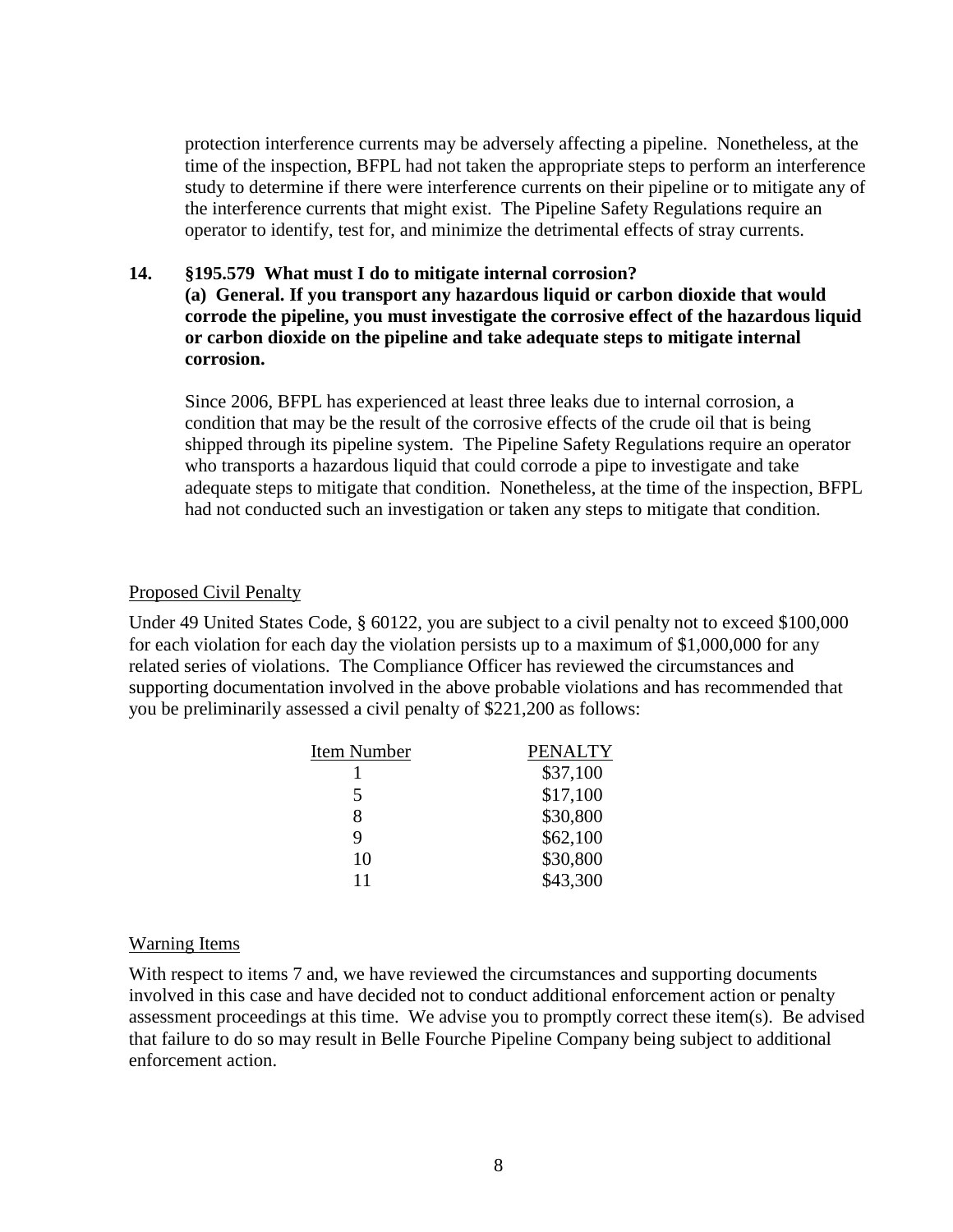# Proposed Compliance Order

With respect to items 2, 3, 4, 6, 10, 11, 12, 13, and 14 pursuant to 49 United States Code § 60118, the Pipeline and Hazardous Materials Safety Administration proposes to issue a Compliance Order to Belle Fourche Pipeline Company. Please refer to the *Proposed Compliance Order*, which is enclosed and made a part of this Notice.

# Response to this Notice

Enclosed as part of this Notice is a document entitled *Response Options for Pipeline Operators in Compliance Proceedings*. Please refer to this document and note the response options. Be advised that all material you submit in response to this enforcement action is subject to being made publicly available. If you believe that any portion of your responsive material qualifies for confidential treatment under 5 U.S.C. 552(b), along with the complete original document you must provide a second copy of the document with the portions you believe qualify for confidential treatment redacted and an explanation of why you believe the redacted information qualifies for confidential treatment under 5 U.S.C. 552(b). If you do not respond within 30 days of receipt of this Notice, this constitutes a waiver of your right to contest the allegations in this Notice and authorizes the Associate Administrator for Pipeline Safety to find facts as alleged in this Notice without further notice to you and to issue a Final Order.

In your correspondence on this matter, please refer to **CPF 5-2009-5042** and for each document you submit, please provide a copy in electronic format whenever possible.

Sincerely,

Chris Hoidal Director, Western Region Pipeline and Hazardous Materials Safety Administration

Enclosures: *Proposed Compliance Order Response Options for Pipeline Operators in Compliance Proceedings*

cc: PHP-60 Compliance Registry PHP-500 G. Davis (#120773)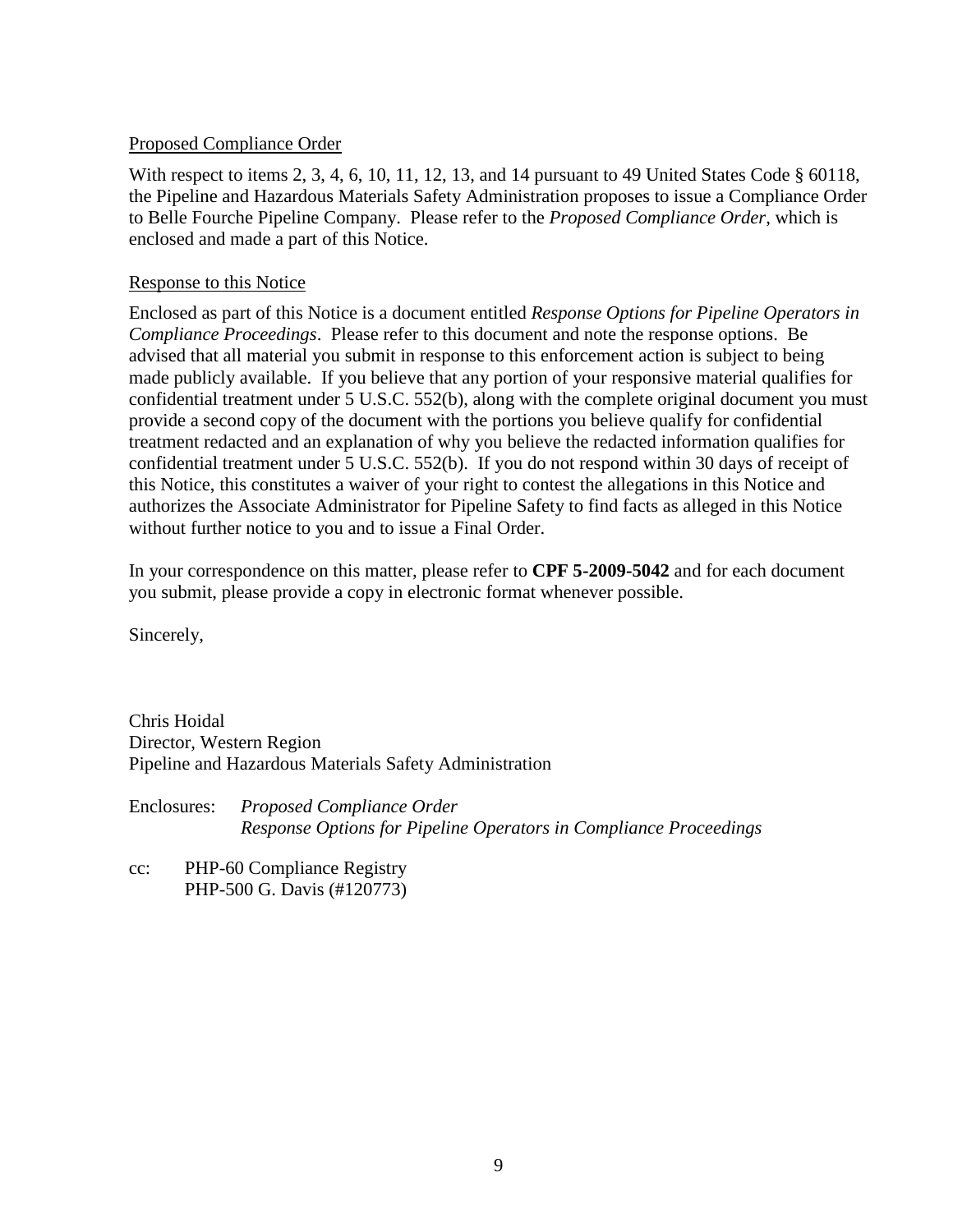# **PROPOSED COMPLIANCE ORDER**

Pursuant to 49 United States Code § 60118, the Pipeline and Hazardous Materials Safety Administration (PHMSA) proposes to issue to Belle Fourche Pipeline Company (BFPL) a Compliance Order incorporating the following remedial requirements to ensure the compliance of BFPL with the pipeline safety regulations:

- 1. In regard to Item Number 2 of the Notice pertaining to the lack of the development of a list of local fire, police, and other emergency and public officials: BFPL must develop a list of local fire, police, and other emergency and public officials that could potentially respond to an emergency associated with BFPL's hazardous liquid pipelines in Wyoming. BFPL must then conduct periodic liaison activities with these entities to .accomplish the following:
	- Learn the responsibilities and resources of each entity.
	- Acquaint each agency with BFPL's ability in responding to a hazardous liquid pipeline emergency.
	- Understand the means of communication that could be used between BFPL and each entity in the event of a pipeline emergency.
- 2. In regard to Item Number 3 of the Notice pertaining to BFPL not reviewing the work done by its personnel to determine the effectiveness of procedures: BFPL must review the work done by its employees to determine the effectiveness of their procedure and they must document such reviews.
- 3. In regard to Item Number 4 of the Notice pertaining to the lack of a pressure recording device at the Guernsey Pump Station: BFPL must install a pressure recording device at the Guernsey Pump Station to record the discharge pressure of the station. BFPL must then retain the pressure records for a minimum of three years.
- 4. In regard to Item Number 6 of the Notice pertaining to the lack of a safety device that prevents overpressuring of pumping equipment at the Guernsey Pump Station: BFPL must install an overpressure protection device at the Guernsey Pump Station that prevents the Maximum Operating Pressure (MOP) of the piping at the station and the pipeline downstream from the station from being exceeded.
- 5. In regard to Item Number 10 of the Notice pertaining to the lack of inspection and testing of high level alarms on three breakout tanks on the Sussex Diesel Line: BFPL must inspect and test the high level alarms on the following tanks:
	- Sussex Pump Station Breakout Tank (BOT)
	- Davis Station (Tank 74) BOT
	- **Hawk Point Terminal BOT**
- 6. In regard to Item Number 11 of the Notice pertaining to exceeding the maximum interval of 5 years for an API Standard 653 External Inspection of the Sussex diesel BOT: BFPL must conduct an API Standard 653 External Inspection on their Sussex diesel BOT.